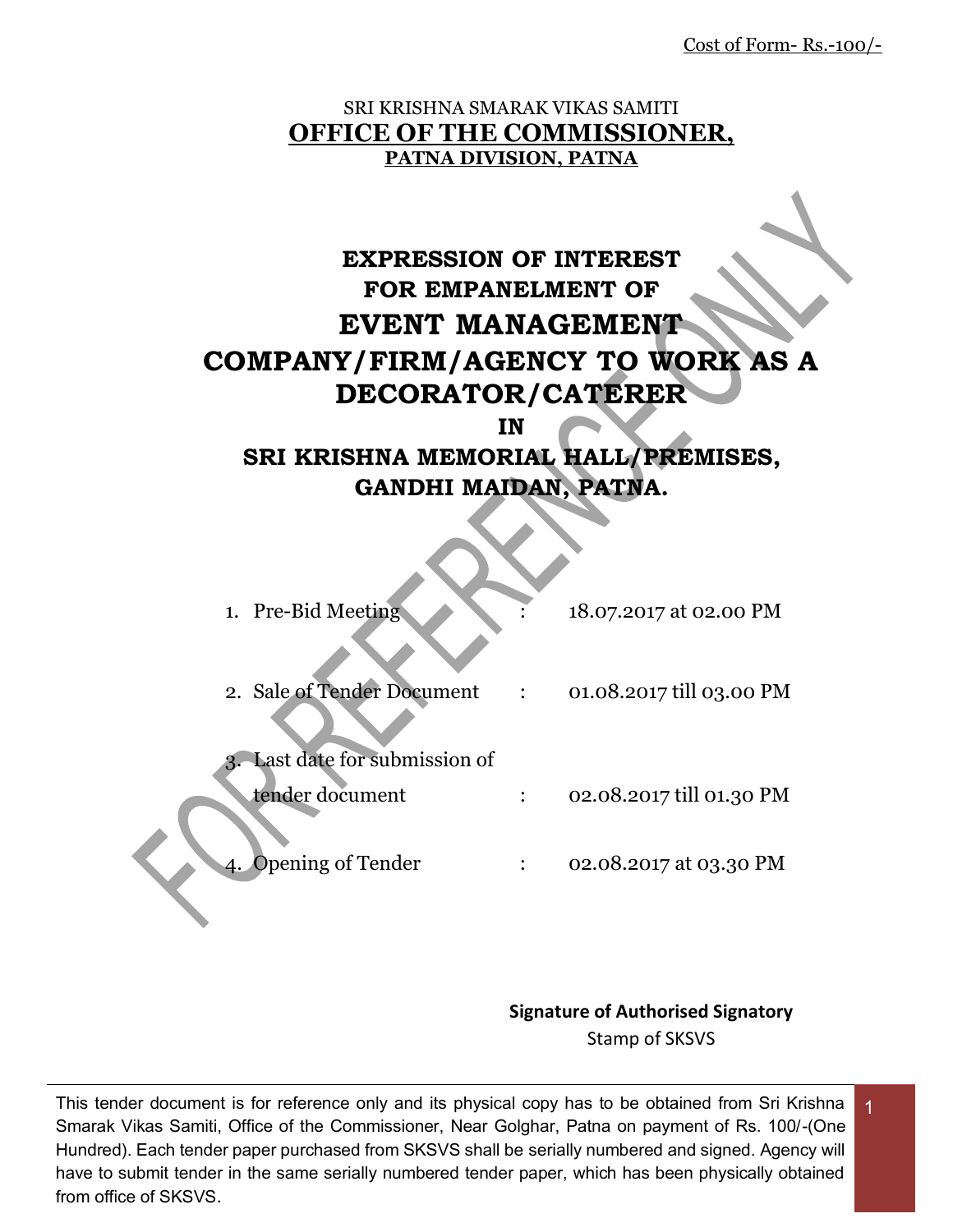# **INTRODUCTION**

Sri Krishna Smarak Vikas Samiti (SKSVS) is a non–profit society registered under the Society Registration Act 21, 1860. It is a body bestowed with authority for management of Gandhi Maidan and Sri Krishna Memorial Hall, Patna. The vision for setting up of this society is to broaden, enhance and enrich public facilities at Gandhi Maidan and at Sri Krishna Memorial Hall. Samiti may engage with and leverage resources from private and public entities for organizing events and activities and may also jointly organize cultural events at Gandhi Maidan and at Sri Krishna Memorial Hall. It is the competent authority for making allocation of space/ hall/ premises in Gandhi Maidan and in Sri Krishna Memorial Hall.

Sri Krishna Memorial Hall built in 1976 is a multipurpose conference hall located near Gandhi Maidan, Patna. It is named after Sri Krishna Sinha, the first chief minister of Bihar. The hall seating capacity of 1734 people in the auditorium and 100 people in the conference hall.

## **Description of Tender**

SKSVS is seeking an Event management Company/Firm/Agency to work as a Decorator/Caterer in Sri Krishna Memorial Hall/Premises, Patna. Hence this Expression of Interest (EOI) is called from the interested and suitable company/ firm/agency.

SKSVS will empanel three (3) agencies to work as a Decorator/Caterer in SKM Hall/ Premises, Gandhi Maidan, Patna.

If for any reason the three agencies are not empanelled/finalise, then SKSVS has the right to cancel the tender and re-tender it.

#### **Description of Work**

Empanelled agency (contractor) will be regarded as an Official Event Manager/ Decorator/Caterer for SKM Hall/Premises. The agency will work only for the organisers who will book hall/premises by SKSVS. Empanelled agency will have the right to erect pandals, stage, lighting work, flower decorations, crockery work, security service etc. or any other hiring items in the SKM Hall/Premises. No other agency will be allowed to do the above job in SKM Hall/Premises.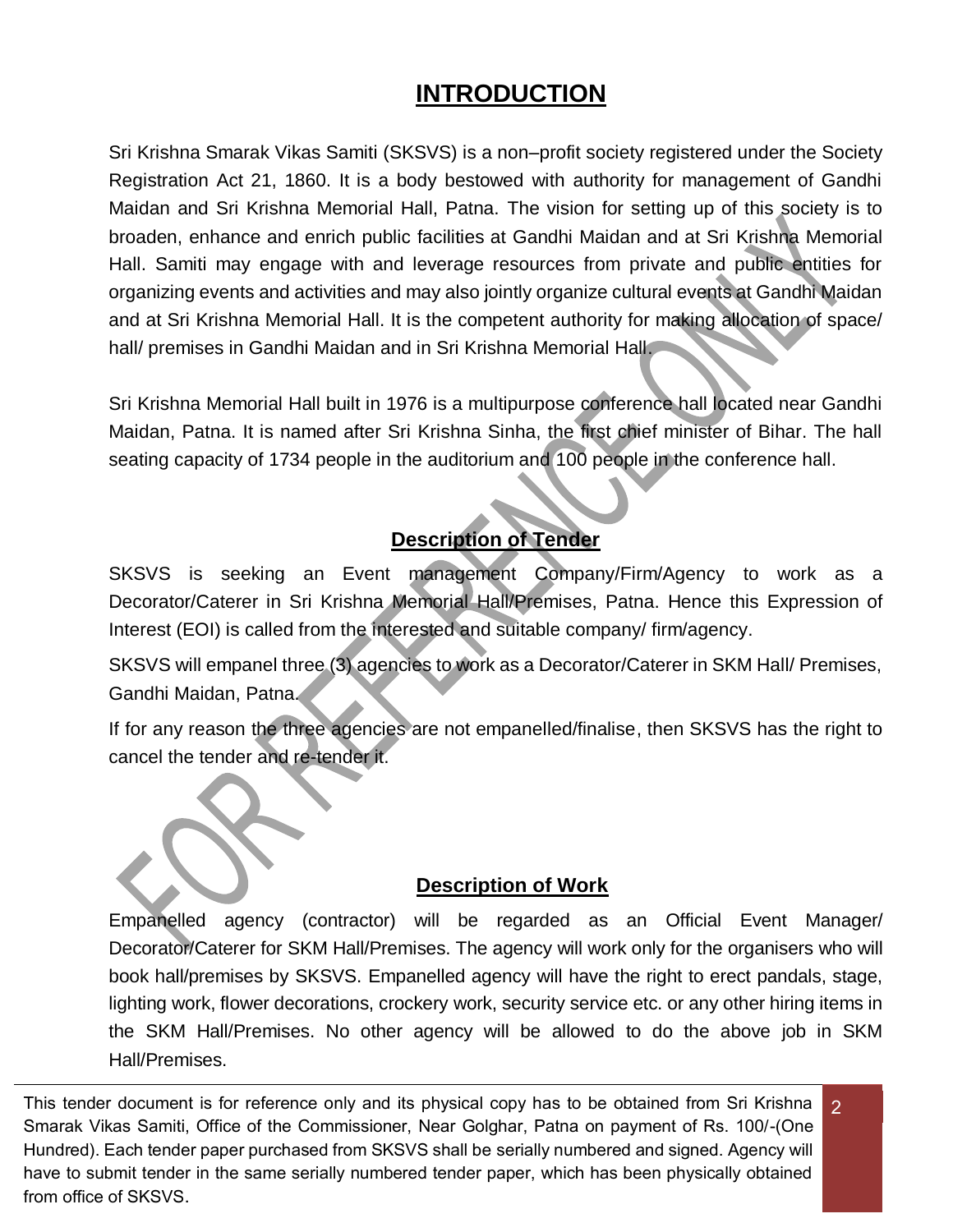# **Eligibility Criteria**

Expression of Interest (EOI) shall be evaluated in two stages:-

## **1. Technical evaluation of proposal**

- a) Annual Turnover during the last 3 (three) years (2013-14, 2014-15 & 2015-16) should be a minimum Rs.20 lakh (average) - Details to be attached.
- b) Photocopy of Service Tax Registration & PAN Card To be attached.
- c) EMD of Rs. 5,000/- (Five thousand only)- To be attached.
- d) Company/ firm/Agency should have at least three (3) years experience of providing similar nature of service to any Govt./ Semi-Govt./Private Organization etc. for last three (3) years.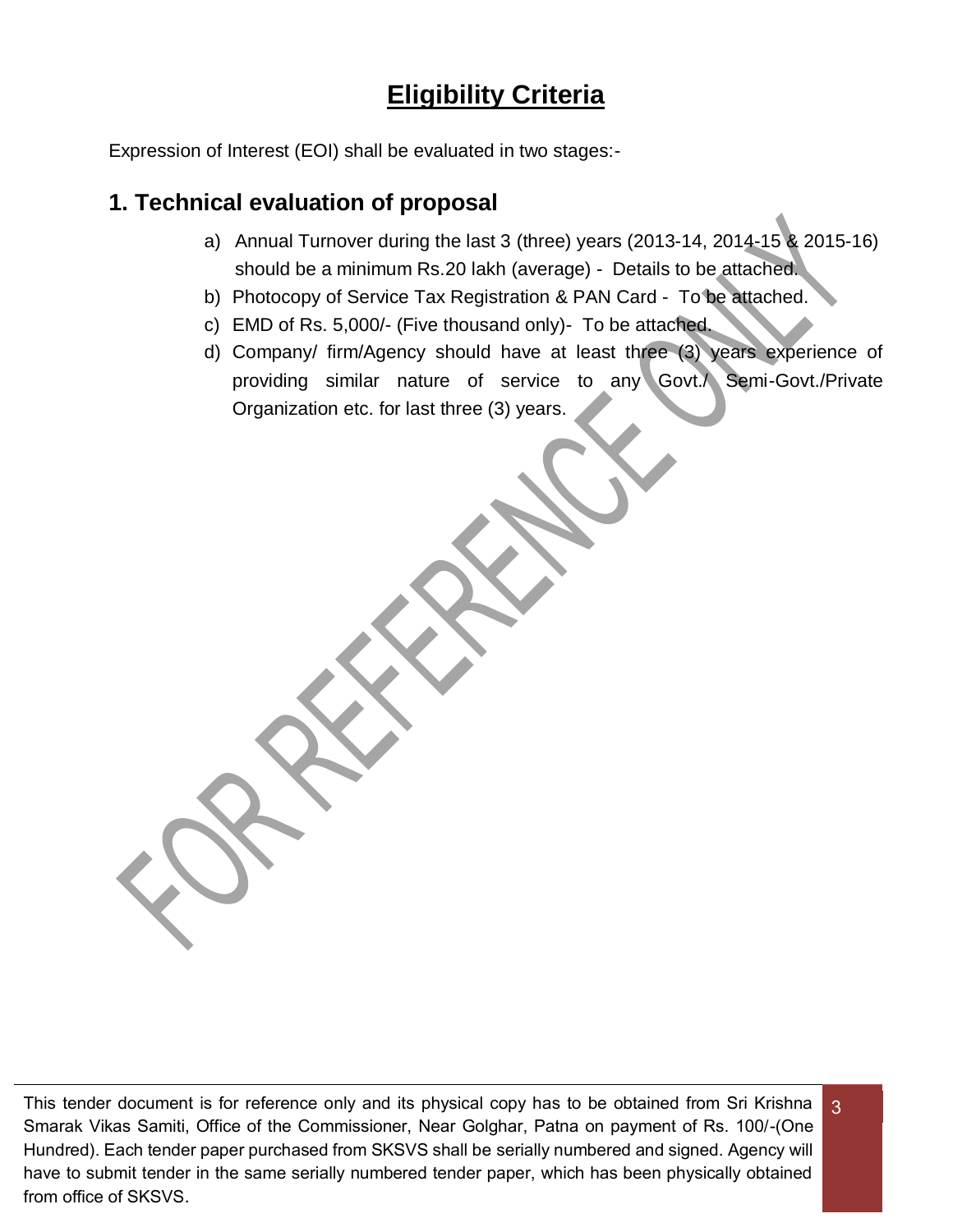# **2. Financial Bid (Separate sealed envelope)**

The Agency shall be selected after fulfilling all the terms & conditions of the technical bid and the bidder who offers the highest (H1) amount will be considered.

SKSVS will empanel three (03) agencies on the basis of highest financial (H1) bid.

The SKSVS will also empanel two other agencies under mutual consent that they agree to work on the higher financial bid.

For the finalisation of the empanelment of other two (2) agencies SKSVS will offer to the 2<sup>nd</sup> and 3<sup>rd</sup> highest financial bidder. If these two (2) agencies don't agree with H1 then the offer will be given to the other bidder accordingly.

Financial proposal would be the net amount (as per financial bid H1) payable to SKSVS at once for contract period (11 months) in the form of DD favoring Sri Krishna Smarak Vikas Samiti payable at Patna at the time of signing the agreement.

SKSVS reserves the right to verify the claims made by the Bidders and to carry out the capability assessment of the Bidders and the SKSVS decision shall be final in this regard. SKSVS may, in its absolute discretion, waive any of the conditions and/or requirements in the EOI in respect of any or all of the bidders.

## **Obligations of the bidding agency**

- 1. The Agency shall use only the SKM Hall/Premises for decoration/catering work and shall not use any other space for any other purposes or for any advertisement.
- 2. The agency is responsible for maintaining and cleanliness of the area during the event time.
- 3. The Agency shall use cooking & serving space as specified by SKSVS on the ground.

## **Guidelines for Scope of Work:-**

- a. Empanelled agency will have the right to erect pandals, stage, lighting work, flower decorations, crockery work, security service etc. or any other hiring items in the SKM Hall/Premises.
- b. Complete hygiene and cleanliness has to be maintained in the allotted area. Any litter thrown anywhere in the park area due to the activities of the Person/Firm/Agency has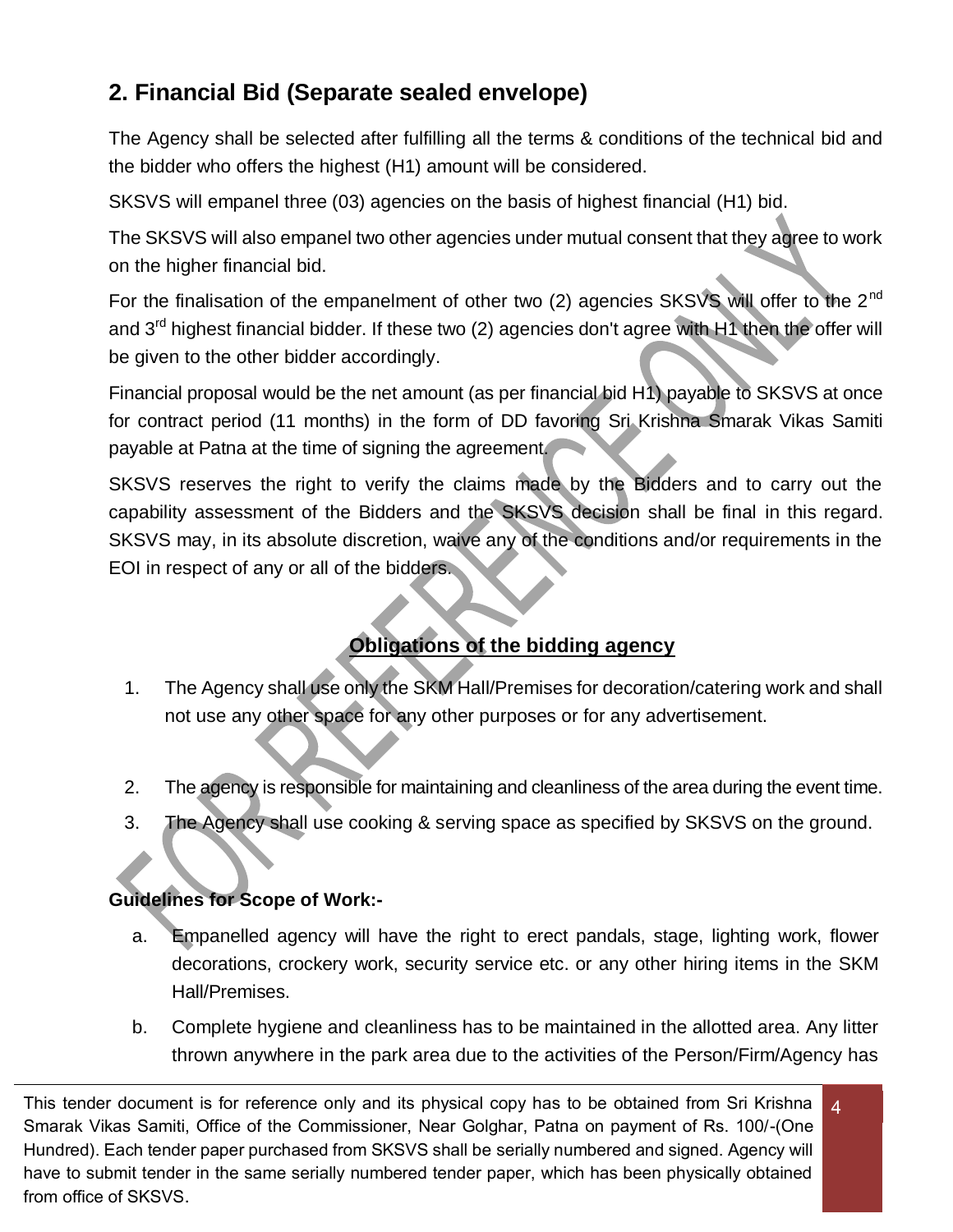to be cleared/collected by the Agency only.

- c. The item supplied by the agency would be of the best quality.
- d. The empanelled agency will provide adequate fire fighting measures for the pandals in premises area.
- e. Regarding all the electricity works in the premises, the agency needs to use own Genset.
- f. The agency has to do all the decoration and catering work within that time frame for which organiser has booked the hall/premises for their event.
- g. After the each event the SKM Hall/Premises should be labelled by the empanelled agency.
- h. The agency has to take all the belongings from the SKM Hall/Premises on the completion of the event.
- i. The Agency shall not use substandard serving material.
- j. Any work of payment related issue must be handled by agency/event manager itself. SKSVS will not have any responsibility or role in these matters.

## **Declaration of Successful Bidder**

SKSVS may either choose to accept the proposal of the successful tenderer or invite him for negotiations. Upon acceptance of the proposal of the tenderer financially qualified with or without negotiations, SKSVS shall declare the tenderer as the successful bidder.

#### **Overall Management**

The Agency must employ adult and efficient labour/ Staff only. Employment of child labour will lead to the termination of the contract. The successful bidder shall engage only such workers, whose antecedents have been thoroughly verified including character and other formalities.

The agency shall ensure that all the workforce deployed should be in proper uniform while on duty.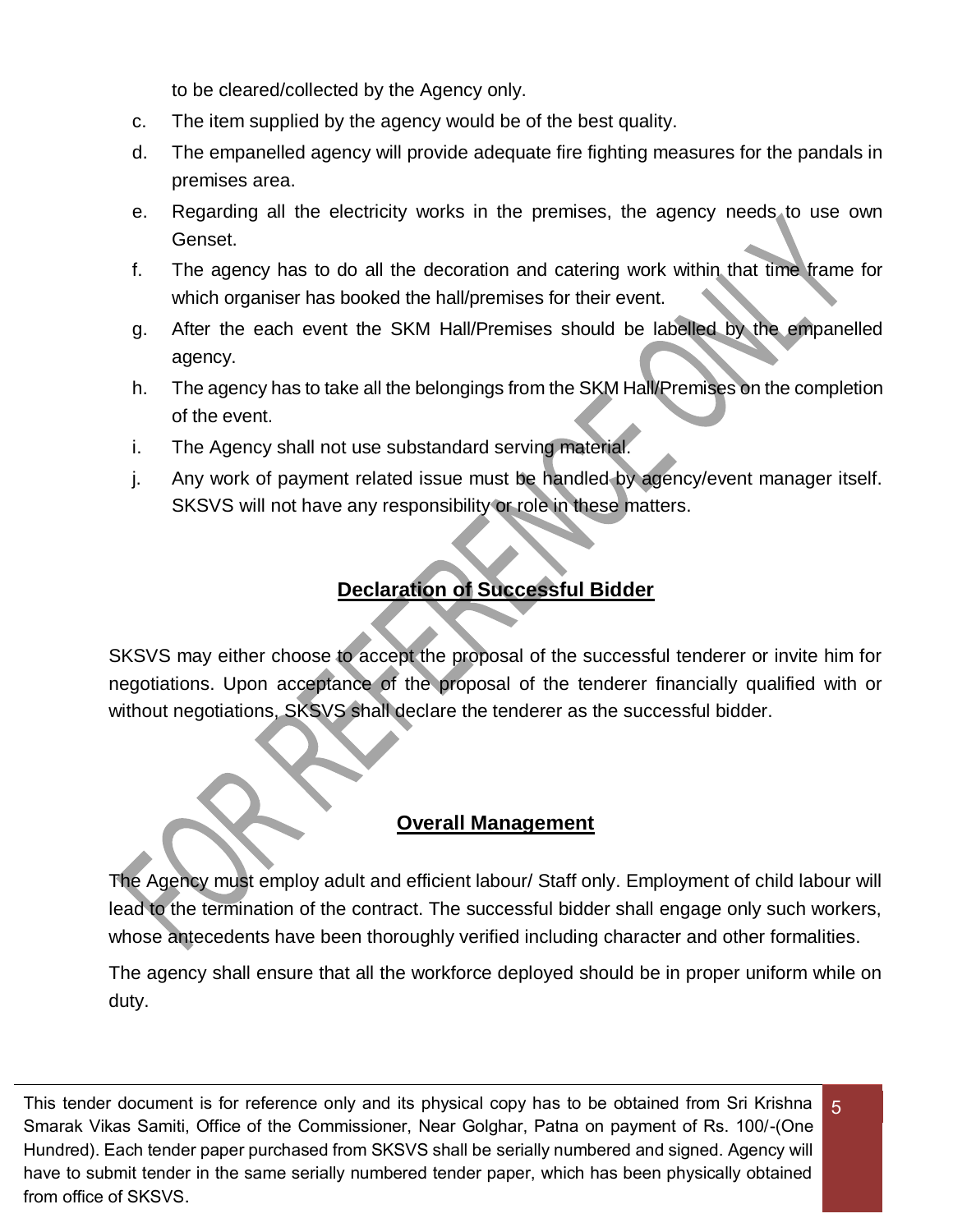## **Notification**

SKSVS will notify the Successful Bidder by a Letter of Award (LOA) that its Proposal has been accepted.

## **Right to accept or reject proposal**

SKSVS reserves the right to accept or reject any or all of the Proposals without assigning any reason.

SKSVS reserves the right to invite revised Proposals from Bidders with or without amendment of the Tender Document at any stage, without liability or any obligation for such invitation and without assigning any reason.

## **Terms and Conditions**

- 1) The SKSVS empanelled to the Agency for 11 months. The agreement will be made and executed for 11 months only commencing from the date of agreement. This agreement may be further extended upto two more years at the sole discretion of S.K.S.V.S and subject to the satisfactory performance of services and proper fulfillment of all the terms and conditions and subject to decision of SKSVS. However in this event of extension of agreement, bid amount may be increased by certain percentage to be decided by SKSVS.
- 2) The agency will have to pay net amount (as per highest financial bid) payable to SKSVS at once for contract period (11 months) at the time of signing the agreement.
- 3) The successful Agency shall give bank guarantee/DD from the Nationalized bank located in Patna of Rupees Five Lakhs as security, which shall be valid for 11 months and shall be returned to the Agency after the expiry/termination of the allotment period.
- 4) If there is any damage of SKM Hall/Premises property/ facility at Gandhi Maidan or any payments due to SKSVS or any demand from any authority to SKSVS regarding dues payable by the Agency, the Bidder shall be liable to pay the same, failing which SKSVS will take action against the Agency. SKSVS can also encash the bank guarantee/DD held in security to realize this payment.
- 5) The Agency shall obtain prior permission of SKSVS before carrying out any modifications of structures or before putting any furniture and fixtures in the Hall/ Premises.
- 6) Inspection of the SKM Hall/Premises, event area/space may be conducted by any officer/ employee of SKSVS at any time and day. All damages/breakages etc. noticed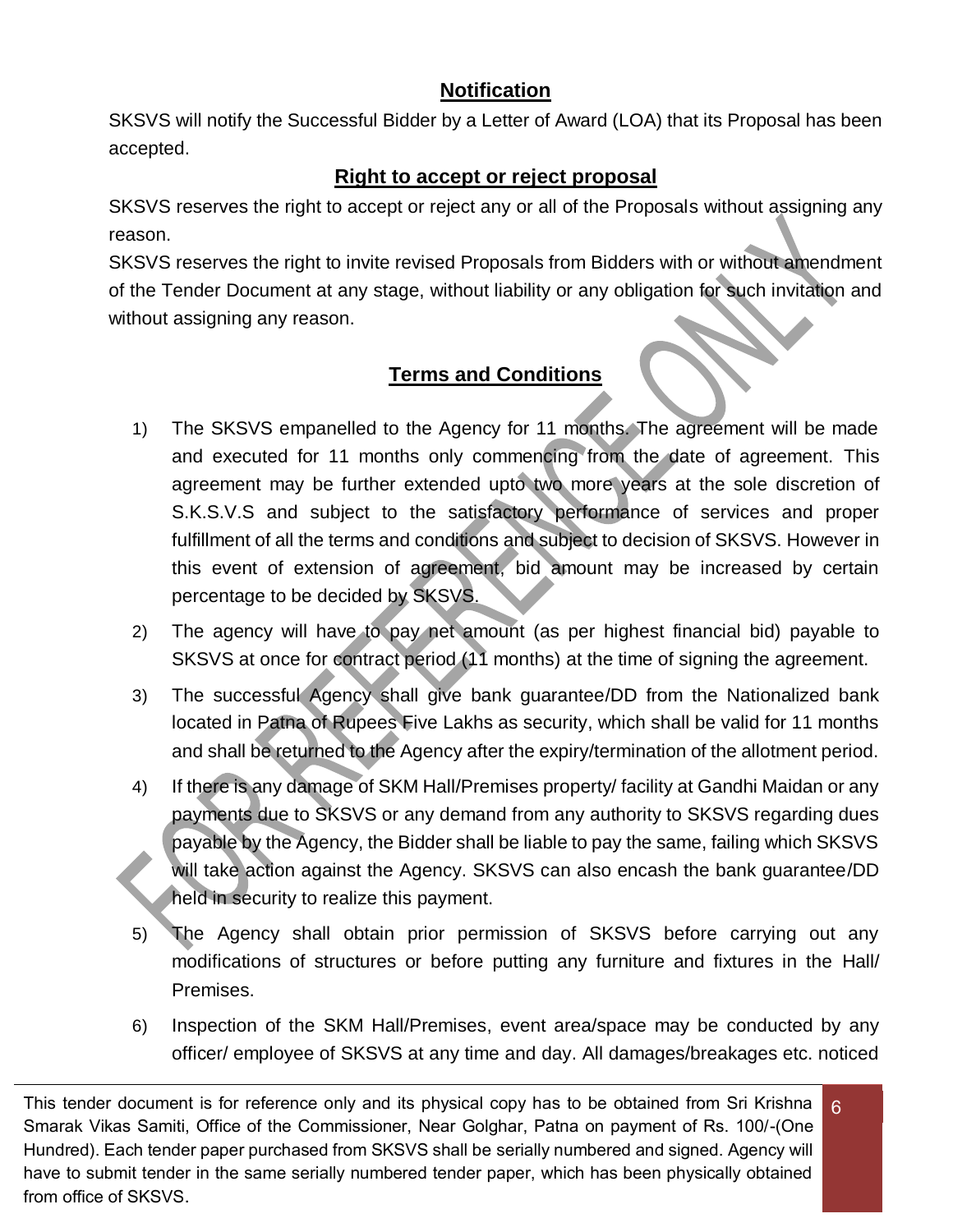by this team will be set right by Agency within a fortnight, failing which SKSVS will carry out repairs/ renovation works and debit the cost to Agency.

- 7) The Agency shall obtain all necessary and statutory permissions and licenses from various departments like fire department/sales tax department and any other concerned departments for running of event management company/catering/ decoration work.
- 8) The empanelled agency is restricted to do the job only for the organiser who have booked the Hall/Premises by the SKSVS.
- 9) The empanelled agency does not have the right to do any personal work, without the permission of SKSVS.
- 10) Any loss incurred to SKM Hall/Premises in the event, due to catering & decoration work this will be recover from the agency.
- 11) The agency must have the food license in order to do the crockery work.
- 12) The agency has to use a certified expert for all the electricity work.
- 13) The Agency shall carry out only the specified approved activities in SKM Hall/Premises and shall not carry any unspecified activities in contravention with the agreement. If the Agency indulges in carrying out any unapproved activities the SKSVS shall be at liberty to cancel the agreement after giving fifteen (15) days written notice to the Agency.
- 14) The SKSVS reserves the right to cancel allotment at any point of time after giving fifteen (15) days written notice to the Agency and also the right to inspect and control the development and operational work undertaken by the Agency at all times and the Agency shall obey the orders and directions issued by the SKSVS in the developmental work of the SKM Hall/Premises.
- 15) Complete hygiene and Cleanliness has to be maintained in the allotted area. Any litter thrown anywhere in the park area due to the activities of the Person/Firm/Agency has to be cleared/collected by the Agency only.
- 16) Any other condition found necessary by SKSVS management shall be included after discussion in the agreement.
- 17) The above Terms and Conditions are included in the agreement.

Agency agreeing the above terms and conditions, satisfying the above eligibility conditions and interested in running the above activities should give the **financial bid** with their agency profile.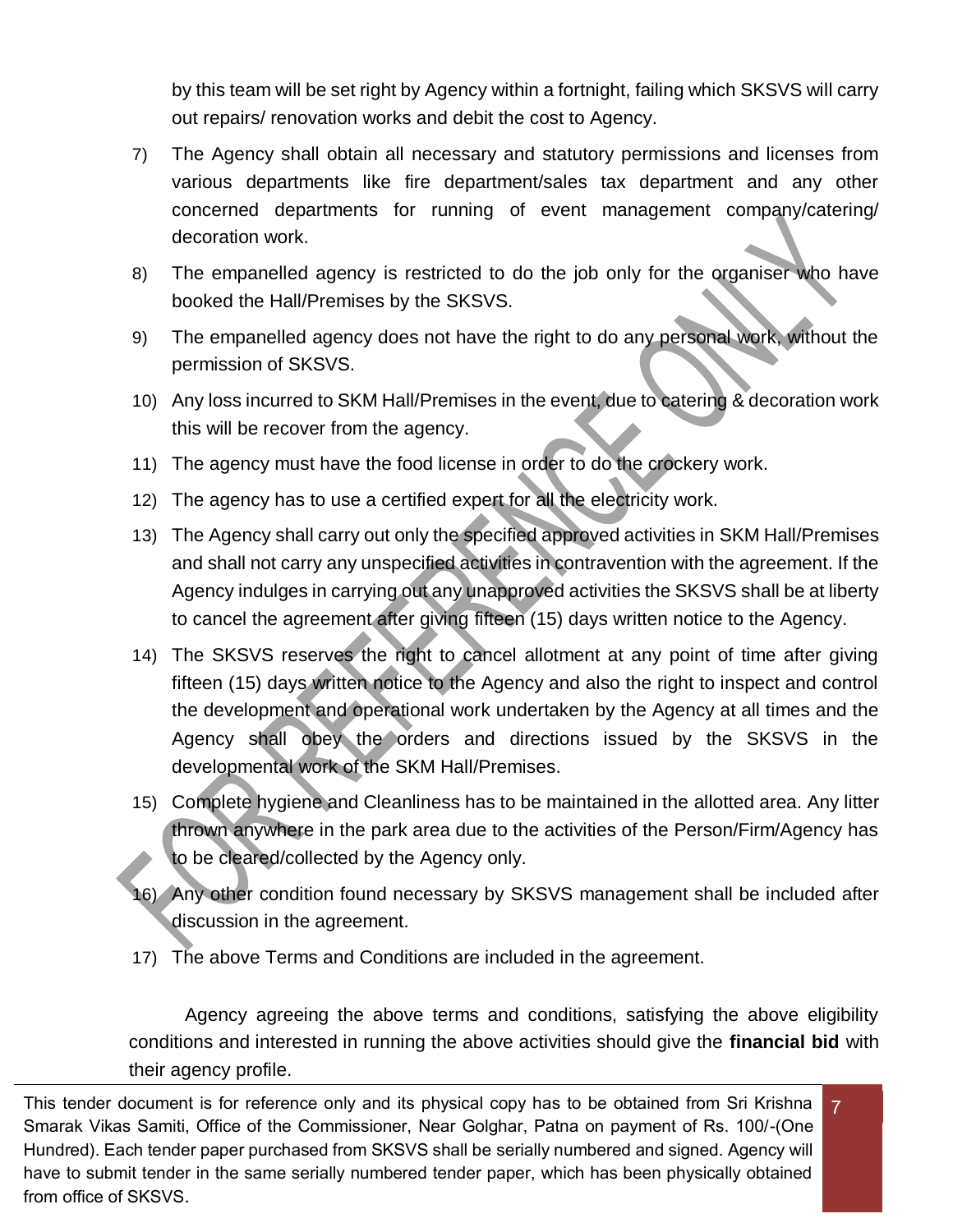#### **Technical Bid Particulars of the Company/ Firm (Please submit along with documentary evidence)**

A bidder shall submit Technical Bid and Financial Bid in separate sealed envelopes contained in another envelope containing both the Financial and Technical Bid. A bidder shall not submit more than one bid.

| S.No.           | <b>Particulars</b>                                                                                                                            |                      |            |              |
|-----------------|-----------------------------------------------------------------------------------------------------------------------------------------------|----------------------|------------|--------------|
| 01              | Name of the Company/Firm                                                                                                                      |                      |            |              |
| 02              | Type of the Company whether,<br>Proprietorship, Partnership Etc.                                                                              |                      |            |              |
| 03              | Address<br>$\sigma$ f<br>Name<br>and<br>the<br>Proprietor/Partners/Directors<br>of<br>the Company.                                            | (i)<br>(ii)<br>(iii) |            |              |
| 04              | Registered Office Address and<br>Telephone / Mobile Number &<br>Email address.<br><b>Local Contact Address/</b><br>Telephone / Mobile Number. |                      |            |              |
| 05              | Turnover of the Company Firm<br>/Agency during the last 3 years.                                                                              | 2013-14<br>2014-15   | Rs.<br>Rs. | Lakh<br>Lakh |
|                 |                                                                                                                                               | 2015-16              | Rs.        | Lakh         |
| 06              | Work experience of the Company/<br>Firm/Agency during the last 3<br>years.                                                                    |                      |            |              |
| $\overline{07}$ | Service Tax Registration -<br>(Photocopy)                                                                                                     |                      |            |              |
| 08              | PAN Card (Photocopy)                                                                                                                          |                      |            |              |
| 09              | <b>Earnest Money Details:</b>                                                                                                                 |                      |            |              |
|                 | (Enclose Original<br><b>Bank/Demand Draft)</b><br>1. Demand/Bank Draft No.                                                                    |                      |            |              |
|                 | 2. Bank and Branch Name<br>3. Amount                                                                                                          |                      |            |              |

#### **Signature of the applicant with Seal**